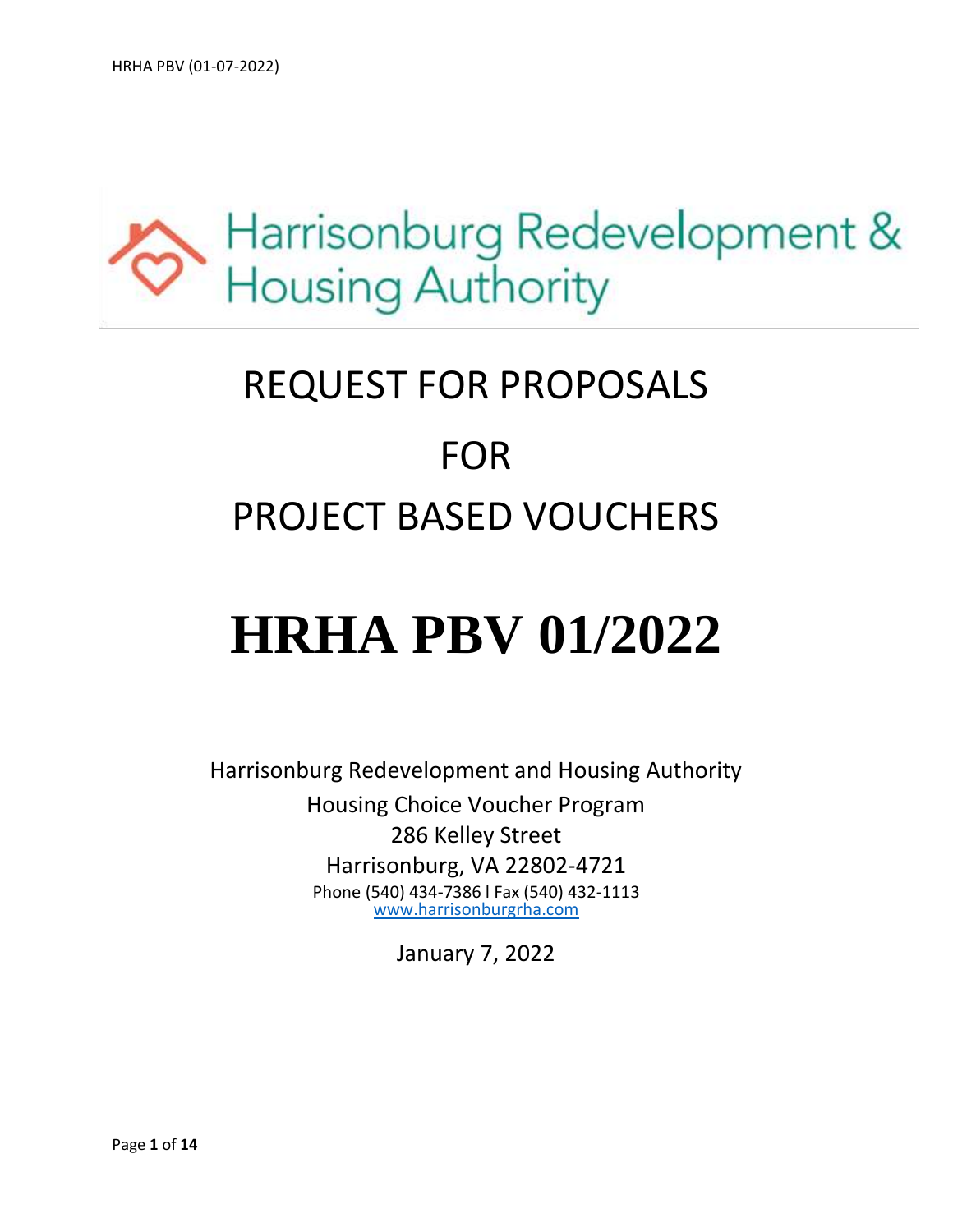# **REQUEST FOR PROPOSALS**

Harrisonburg Redevelopment and Housing Authority (HRHA) will accept Proposals for project-based vouchers until 4:00 p.m. local prevailing time, February 11, 2022 at 286 Kelley Street, Harrisonburg, VA 22802.

Copies of the Request for Proposals identifying the scope of services and evaluation factors for selection may be obtained from the Authority's Office at the above address, by calling (540) 434-7386 or from the Authority's webpage at [www.harrisonburgrha.com](http://www.harrisonburgrha.com/) .

Minority-Owned and Women-Owned Business Enterprises are encouraged to submit proposals.

Michael G. Wong Executive Director, HRHA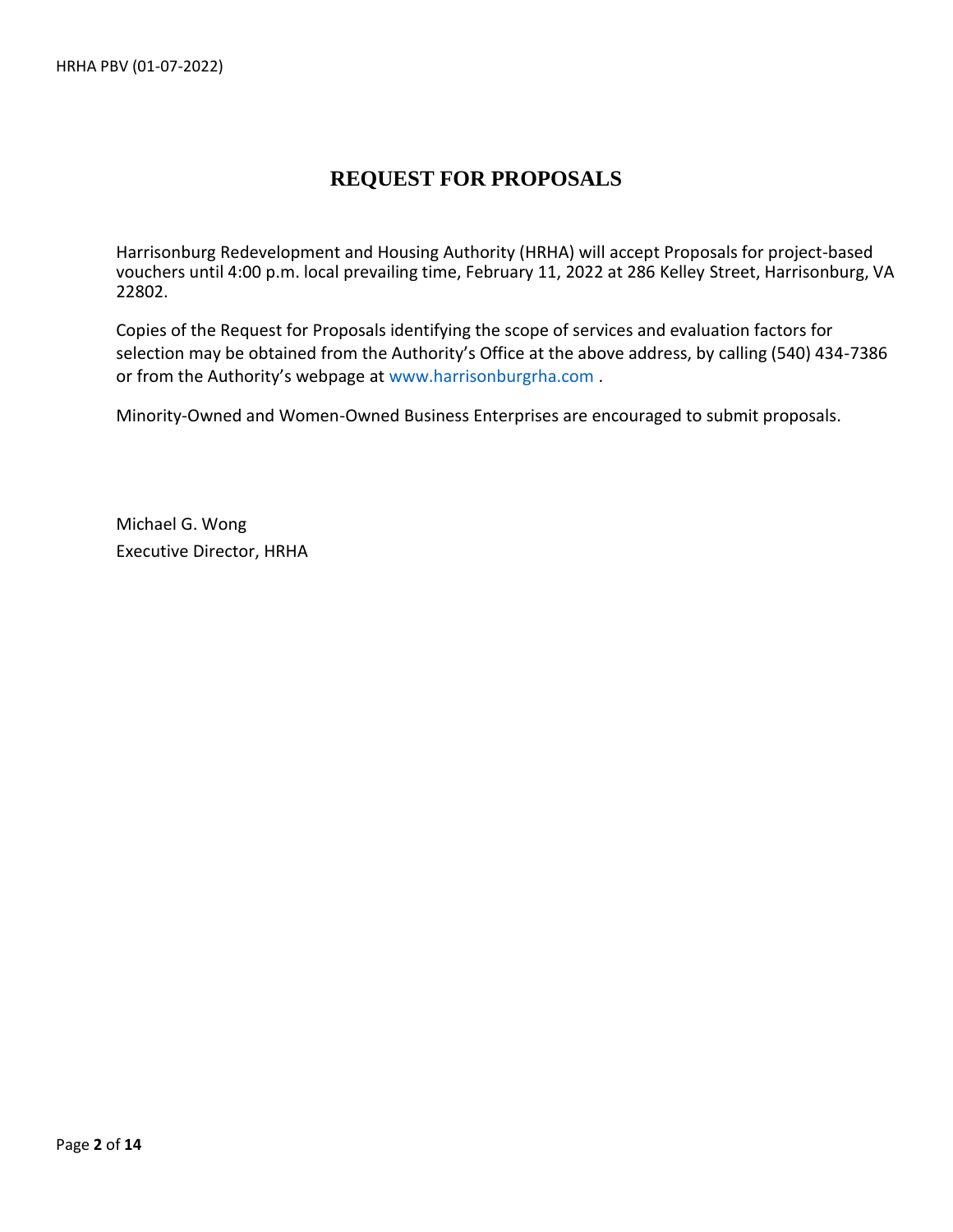# **Harrisonburg Redevelopment and Housing Authority Project Based Voucher Program**

## **Request for Proposals**

Harrisonburg Redevelopment and Housing Authority (HRHA) is accepting proposals from qualified, responsible owner/developers (Proposer) to provide affordable, permanent new construction housing for families within the City of Harrisonburg. New construction is defined as housing that does not exist at the time of proposal selection. HRHA encourages property owners and developers to make rental housing available to lower income households at affordable rents that are consistent with HUD Fair Market Rents (FMR). Developers must be licensed to do business in the City of Harrisonburg and the Commonwealth of Virginia.

In accordance with HRHA's agency plan and the Housing Choice Voucher (HCV) administrative plan, HRHA anticipates awarding a maximum of 15 Project-Based Vouchers (PBVs) under this RFP. These vouchers may involve awards to one or more Proposers.

HRHA does business in accordance with the Federal Fair Housing Law and the Section 504 program accessibility requirements. HRHA complies with the Fair Housing Act and provides reasonable accommodations and modifications to persons with disabilities. HRHA does not discriminate against individuals because of race, color, religion, sex, disability, familial status, national origin, sexual orientation, or gender identity in admission or access to its programs. Small businesses and businesses owned by women and/or minorities are encouraged to apply.

HRHA is a public housing authority created pursuant to the Commonwealth of Virginia statutes. HRHA owns and manages public and affordable housing communities within the City of Harrisonburg. HRHA administers a Housing Choice Voucher (HCV) Program. HRHA is allocated 956 Housing Vouchers.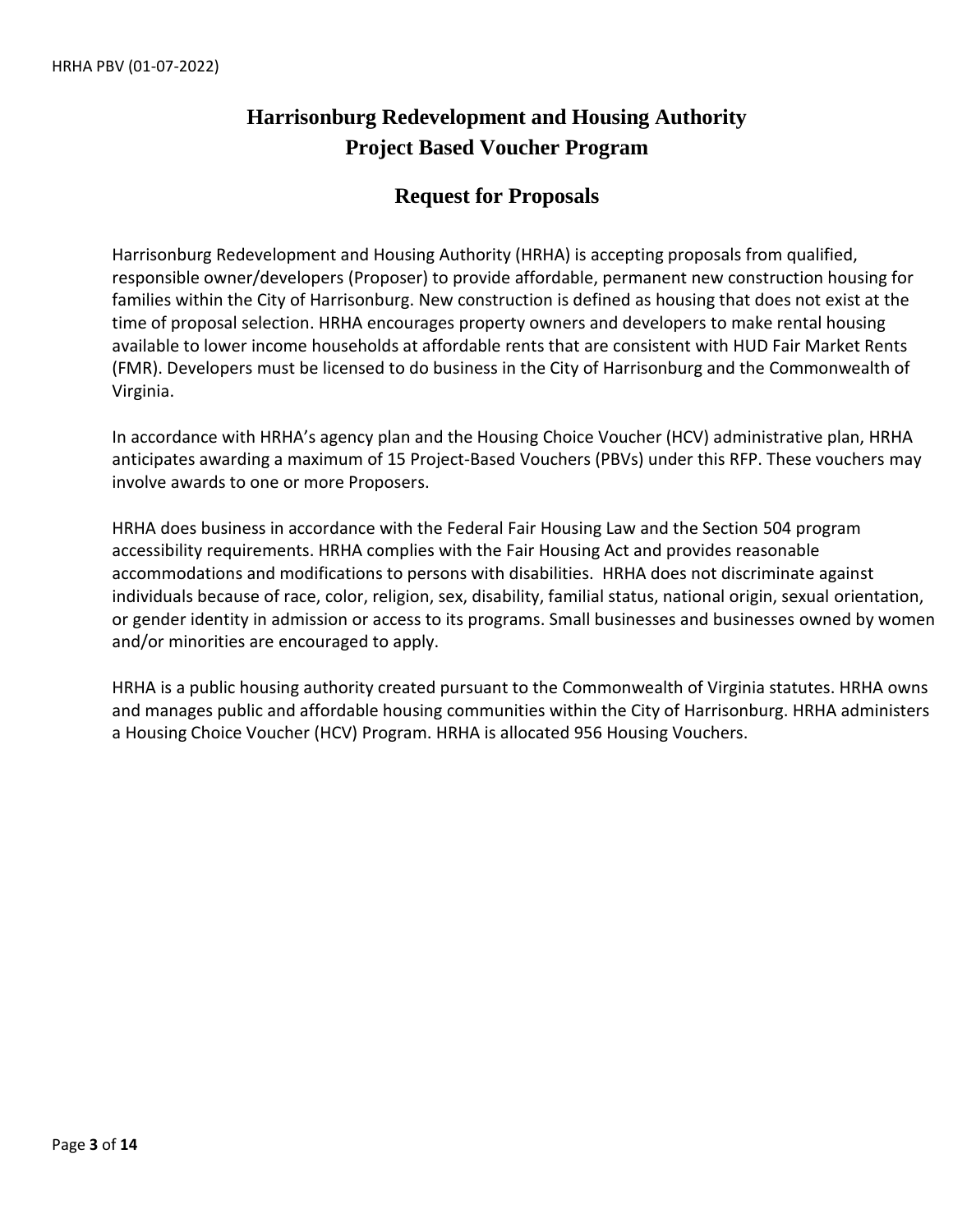## **Program Information**

HUD allows Public Housing Authorities (PHAs) to use up to 20 percent of HCV program funds to provide project-based assistance.

Under the PBV program, HRHA enters into an assistance contract with the owner for specified rental units, for a specified term (up to 15 years), subject to funding availability. Assistance or subsidy is provided for units that meet the program standards. To fill vacant project-based units, HRHA refers families from its waiting list to the project owner. HRHA subsidy standards determine the appropriate unit size for the family size and composition.

Housing units and/or projects that are not eligible for PBV assistance include:

- Shared housing;
- Units on the grounds of penal, reformatory, medical, mental, or similar public or private institutions;
- Nursing homes or facilities providing continuous psychiatric, medical, nursing services, board and care, or intermediate care (assistance may be approved for a dwelling unit in an assisted living facility that provides home health care services such as nursing and therapy for residents of the housing);
- Units owned or controlled by an educational institution or its affiliate and designed for occupancy by students of the institution;
- Manufactured homes;
- Cooperative housing;
- Transitional housing;
- High-rise elevator projects for families with children;
- Owner-occupied housing;
- Units occupied by an ineligible family; and
- Subsidized housing types determined ineligible in accordance with HUD regulations.

Sites selected for PBV assistance must be:

- consistent with the goal of de-concentrating poverty and expanding housing and economic opportunities;
- compliant with the applicable laws regarding non-discrimination and accessibility requirements;
- compliant with Housing Quality Standards (HQS) site standards;
- compliant with HUD regulations for site and neighborhood standards; and
- compliant with local city zoning requirements.

1 24 CRF Part 983, Project Based Voucher (PBV) Program, specifies that buildings containing more than four units are subject to 25%-unit limitation on the number that can have project-based assistance. Developments that will serve the elderly, or disabled, or provide supportive services are exempt from the limitation.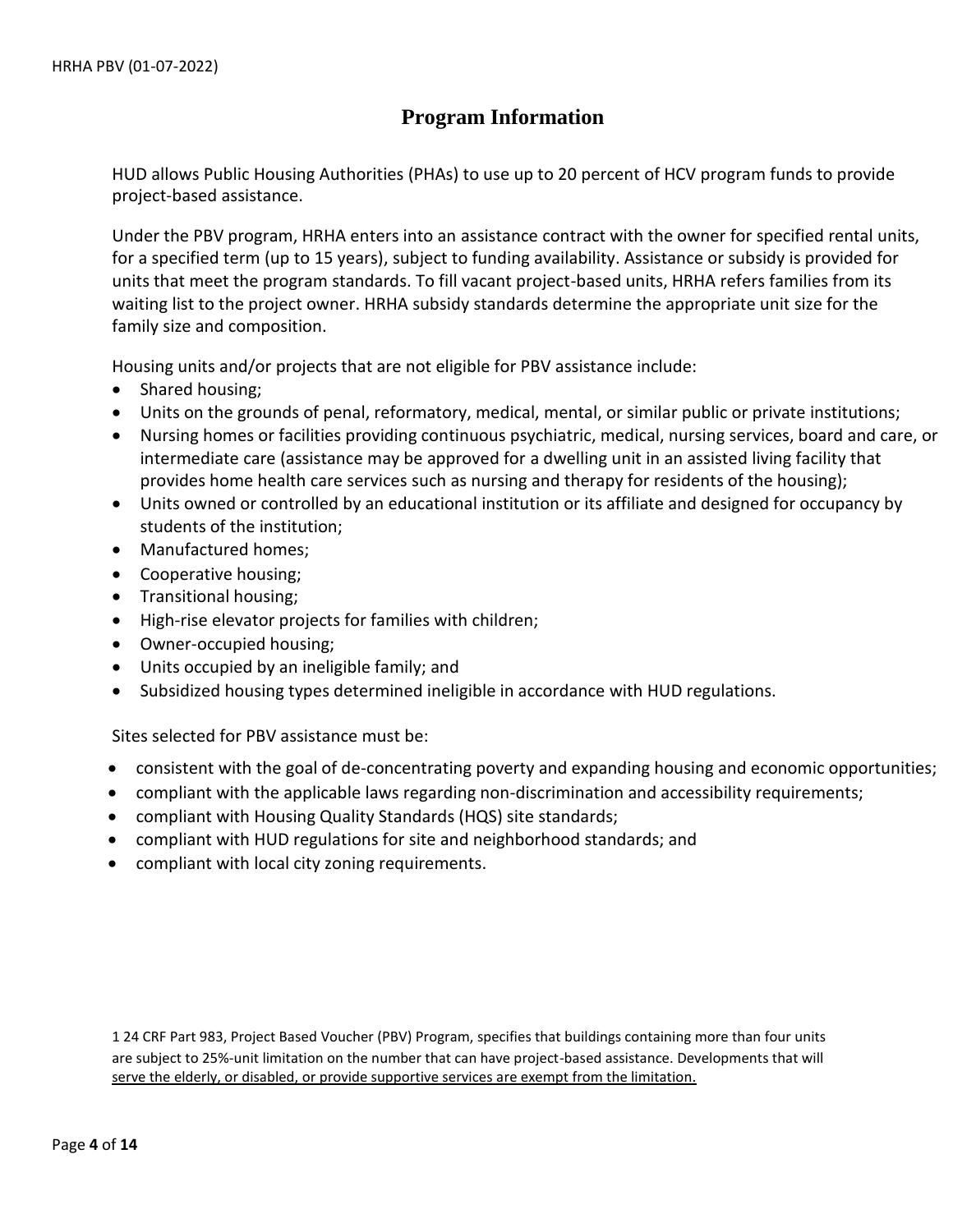Proposer must provide proof of clear ownership to the site. All required land use approvals must be obtained. Any award of vouchers is contingent on receiving all required land use approvals.

New construction must:

- meet the applicable requirements of the HUD PBV and HCV program regulations;
- meet the Housing Quality Standards (HQS);
- comply with design and construction requirements of the Fair Housing Amendments Act of 1988, implement regulations at 24 CFR 100.205, as applicable and accessibility requirements of section 504 of the Rehabilitation Act of 1973 (29 U.SC. 794) and implement regulations at 24 CFR part 8.

Proposed sites will be visited by HRHA to ensure that construction activities have not been initiated prior to the award of any PBV vouchers and the signing of the Agreement to enter into a Housing Assistance Payments Contract (AHAP). Activities under the PBV program are subject to HUD environmental regulations and may be subject to review under the National Environmental Policy Act by local authorities. New construction of nine or more units will involve application of the federal Davis-Bacon construction wage guidelines.

The owner and owner's contractors and subcontractors must comply with all applicable state and federal labor regulations laws and regulations, federal equal employment opportunity requirements, and HUD's implementing regulations. (CFR 24 Part 983).

Prior to the execution (AHAP), new construction must complete required environmental and subsidy layering reviews for approval by HUD.

An environmental review must be completed by a HUD-designated responsible entity unless excluded from the review by the National Environmental Policy Act (NEPA).

The subsidy layering review prevents excessive public housing assistance by combining (layering) housing assistance subsidy under the PBV program with other governmental housing assistance from federal, state, or local agencies, including assistance such as tax concessions or tax credits.

In the AHAP, the owner agrees to develop the contract units and HRHA agrees that, upon timely completion of such development in accordance with the terms of the AHAP and after inspection according to HQS, HRHA will enter into a HAP contract with the owner within ten (10) business days. The AHAP terms include the estimated initial rents to the owner for the contract units. The amount of rent to owner is determined in accordance with HUD regulations. Except for certain tax credit units, the rent to owner must not exceed the lowest of:

- an amount determined by HRHA, not to exceed the approved Payment Standard for the unit bedroom size minus any utility allowance;
- the reasonable rent; or
- the rent requested by the owner.

Other content requirements of the AHAP Contract are identified in 24-CFR 983.152, Purpose and Content of the Agreement to enter into HAP contract.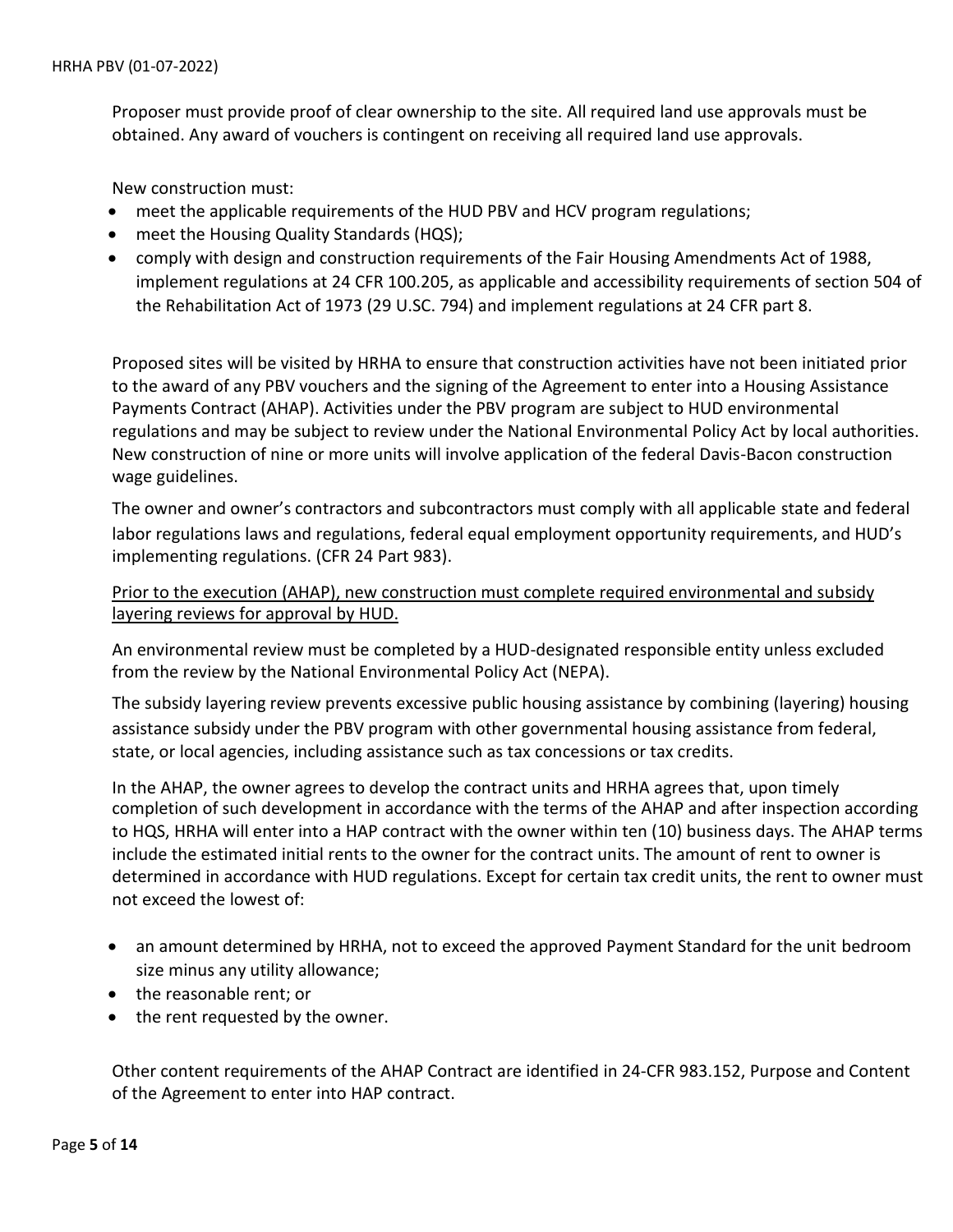HRHA has no responsibility or liability to the owner or any other person for the family's behavior or suitability for tenancy. The owner is responsible for screening and selection of the family referred by HRHA to occupy the owner's unit based on their tenancy histories. HRHA screens families for their eligibility to receive the voucher assistance, and the owner screens the family for their suitability to enter into a lease agreement. At least seventy-five percent (75%) of the families approved for tenancy shall be families whose annual income does not exceed thirty percent (30%) of the median income for this area as determined by HUD and as adjusted by family size.

During the course of the tenant's lease the owner may not terminate the lease without good cause. "Good cause" does not include a business or economic reason or desire to use the unit for an individual family or non-residential rental purpose. Upon expiration of the lease the owner may renew the lease, refuse to renew the lease for good cause, or refuse to renew the lease without good cause.

| <b>Payment Standard</b>                                                     |         |         |  |  |  |  |  |
|-----------------------------------------------------------------------------|---------|---------|--|--|--|--|--|
| <b>Effective 01/01/2022</b>                                                 |         |         |  |  |  |  |  |
| <b>HUD Fair Market Rent</b><br><b>HRHA Payment Standard</b><br>Bedroom size |         |         |  |  |  |  |  |
| 1BR                                                                         | \$723   | \$795   |  |  |  |  |  |
| 2BR                                                                         | \$951   | \$1,046 |  |  |  |  |  |
| 3BR                                                                         | \$1,246 | \$1,370 |  |  |  |  |  |

The 2022 HUD Fair Market Rent and HRHA 's Payment Standard is below.

All rental amounts under the PBV program must include the cost of monthly utilities paid by the tenant. HRHA 's current utility allowance schedule is below.

|                                                                    | All Unit Types  |             |             |      |      |             |
|--------------------------------------------------------------------|-----------------|-------------|-------------|------|------|-------------|
| <b>Utility or Service</b>                                          | 0 <sub>BR</sub> | <b>1 BR</b> | <b>2 BR</b> | 3 BR | 4 BR | <b>5 BR</b> |
| Power/Heat<br>(Heating, Cooking, Electric, Cooling, Water Heating) | 59              | 68          | 96          | 114  | 148  | 169         |
| Water/Sewer                                                        | 32              | 37          | 50          | 64   | 78   | 91          |
| Trash                                                              | 24              | 24          | 24          | 24   | 24   | 24          |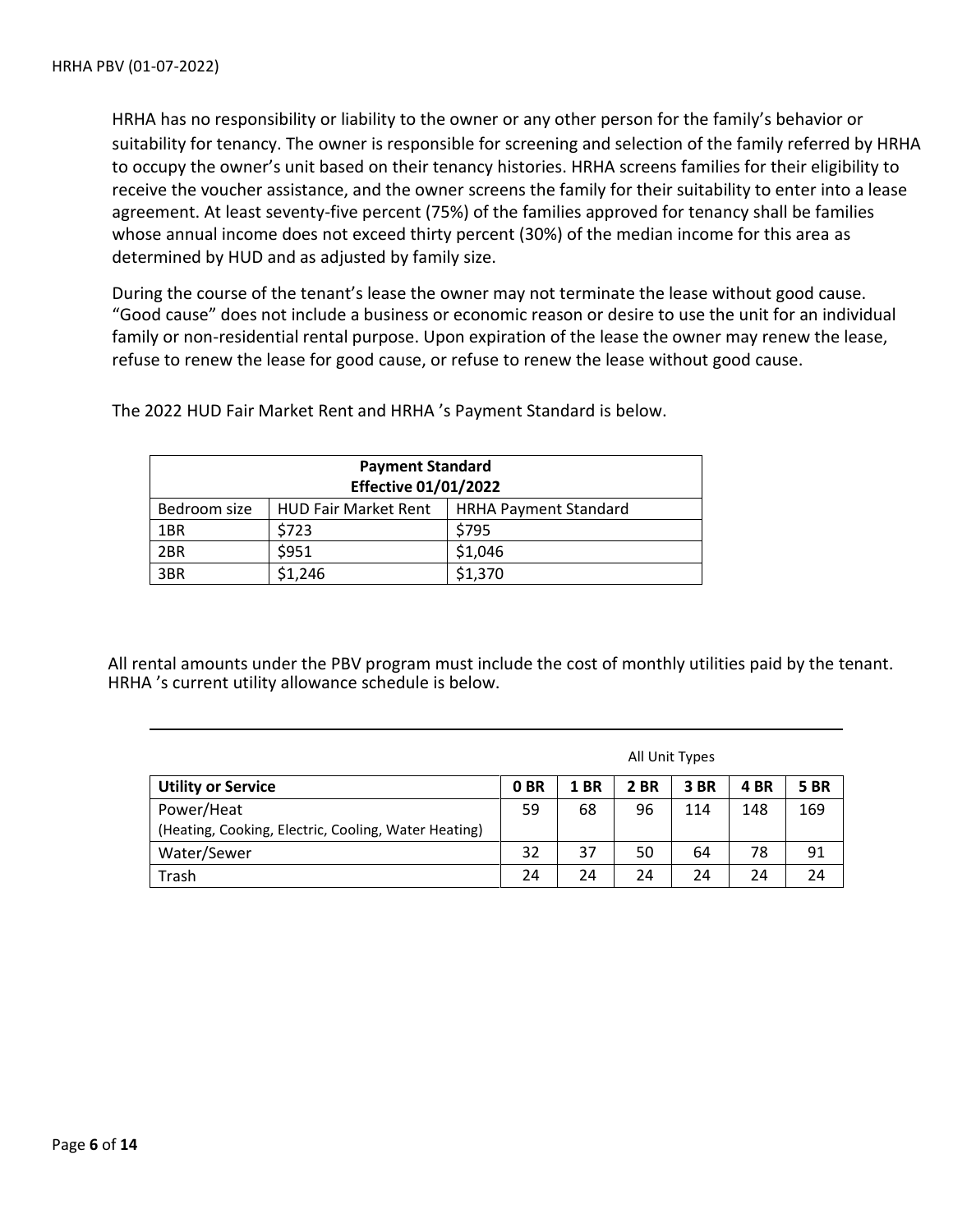## **Application Requirements**

All applications must be complete and submitted by February 11, 2022 at the 4:00 pm deadline. All applications will be reviewed and evaluated as submitted. If HRHA determines that an application is nonresponsive or non-compliant with this RFP, the rating criteria will reflect this status.

A complete responsible response to this application will include:

- Cover letter
- Table of Contents
- Completed Application
- Project Budget Detail (Pro Forma)
- Budget Narrative
- Tenant Selection Criteria/Preference and Plan
- Evidence of Site Control/Ownership
- Certification that the Owner and other Project Principles are not on the U.S. General Services Administration list of parties excluded from Federal procurement and non-procurement programs
- Documentation of award of competitive housing assistance including documentation for that application
- Had no consideration of Project-Based Vouchers, if applicable
- Evidence of compliance with local permits and zoning requirements
- Commitment to comply with labor standards, including Davis-Bacon as appropriate
- Section 3 employment and training opportunities plan (Section 3 information attached to RFP)
- Management plan

Optional Supporting Documentation including:

- Evidence of zoning approval
- Letters of Support from Local governments
- Funding Award/Commitment documents
- Documentation of funding commitment for Supportive Services

# **Requirements for Organizations Receiving Project-Based Vouchers from HRHA and HUD**

- The Organization must be incorporated in Virginia. Non-profit organizations must have received a 501© (3) tax-exempt organization determination.
- The Organization must have a Board of Directors (or similar oversight body) that hires the Executive Director and sets policy and financial guidelines.
- The Organization must have policies and procedures including admission policies, rules for resident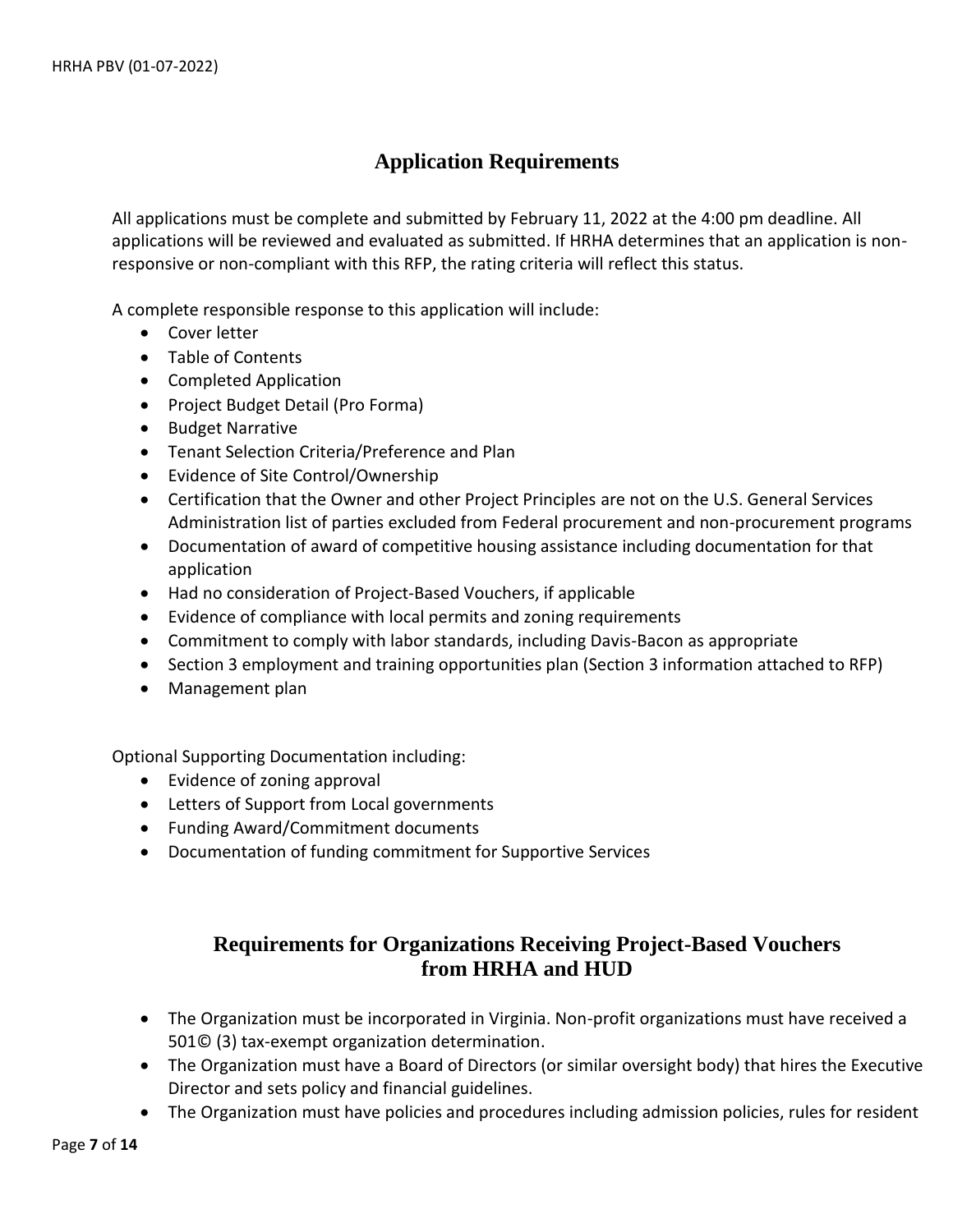behavior, procedures for involuntary discharge, and a grievance procedure.

- The Organization must be annually audited by a certified public accounting firm and the results must be provided to HRHA. The latest audit must be part of the submission to this RFP.
- The Organization must have in place the following insurance, which shall be written by companies authorized to do business in the State of Virginia and acceptable to HRHA. Binders will be required before completion of contract.
- Comprehensive general liability insurance at limits not less than one million dollars (\$1,000,000.00) combined single limits
- Commercial general liability insurance contractual liability coverages in the amount not less than one million dollars (\$1,000,000.00) combined single limits
- Employees dishonesty bond at limits not less than one million dollars (\$1,000,000.00)
- Workers Compensation Insurance
- The Organization must comply with all the laws and regulations of the Commonwealth of Virginia, including but not limited to laws involving the use, maintenance and operation of structures, including building permits, zoning, code enforcement, and rental certificates of compliance.
- The Organization must not be involved in any current litigation or contractual dispute.
- The Organization must designate a point of contact for HRHA.
- The Organization must provide to HRHA, HUD or its agents reports, financial and other information as requested that may be needed to ensure compliance with local, state, and federal laws and regulations.

Organizations must be able to enter into a HAP contract and start the project for which PBVs have been requested within a 12-month period after the announcement of the award or HRHA reserves the right to withdraw the award.

All proposals submitted must conform to all of the requirements and specifications outlined in this RFP; incomplete proposals will not be considered for selection.

One original, and three (3) unbound copies of the application in response to this RFP must be submitted on the forms provided or in the format where specified by HRHA.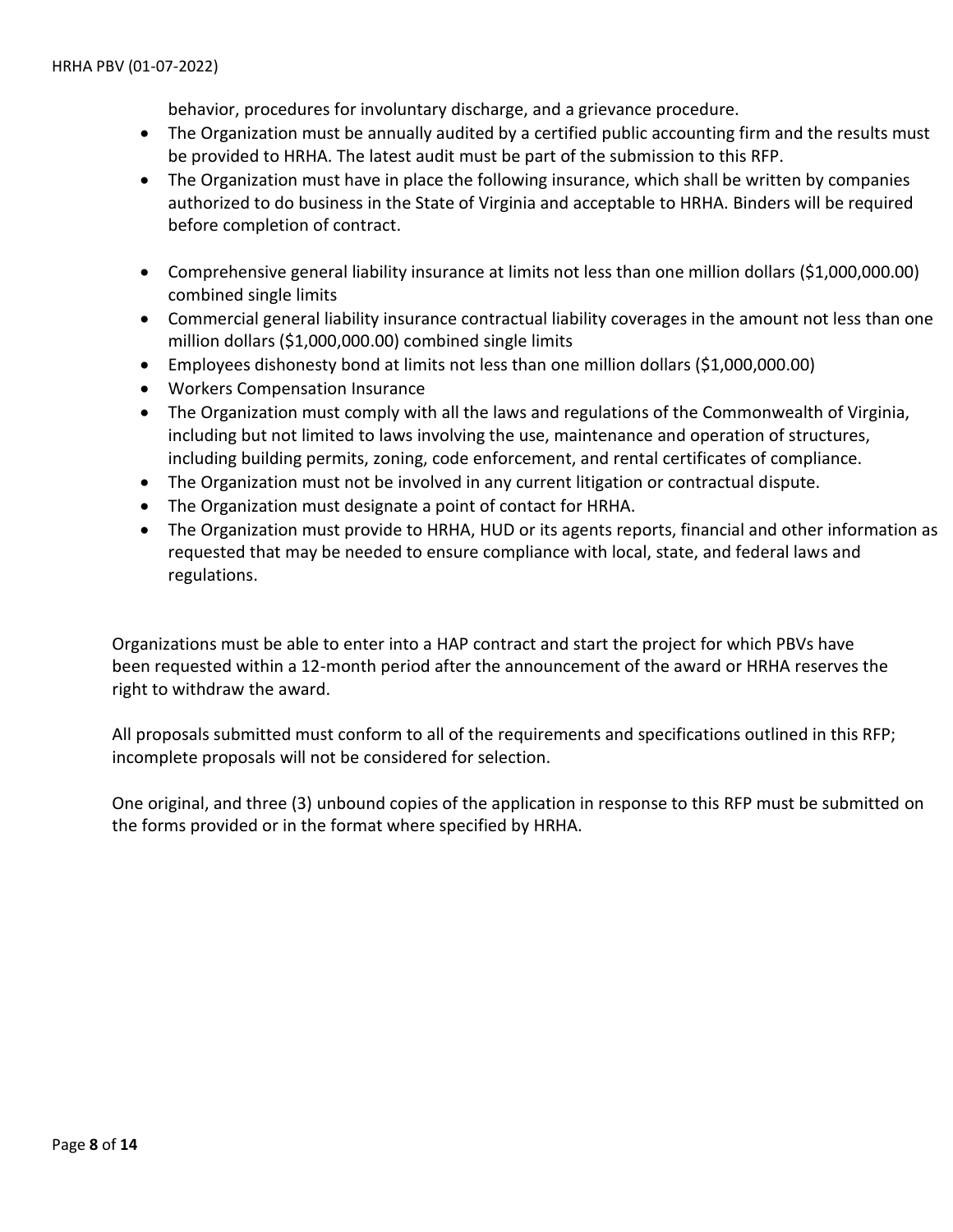# **Harrisonburg Redevelopment and Housing Authority 286 Kelley Street Harrisonburg, Virginia 22802-4721 Attn: Michael G. Wong, Executive Director**

A minimum 12-point font must be used. All applications and accompanying documents must be paper copies. No electronic versions of the applications will be accepted. A Table of Contents should be included with all pages in the applications sequentially numbered.

PROPOSALS in response to this RFP (unbound original and 3 copies) must be clearly marked: "New Construction RFP PBVs" and submitted by 4:00 pm, February 11, 2022.

RFP packages are available from the HRHA website, [www.harrisonburgrha.org](http://www.harrisonburgrha.org/) .

For questions, please email Michael G. Wong, Executive Director, at [wongway@harrisonburgrha.com.](mailto:wongway@harrisonburgrha.com)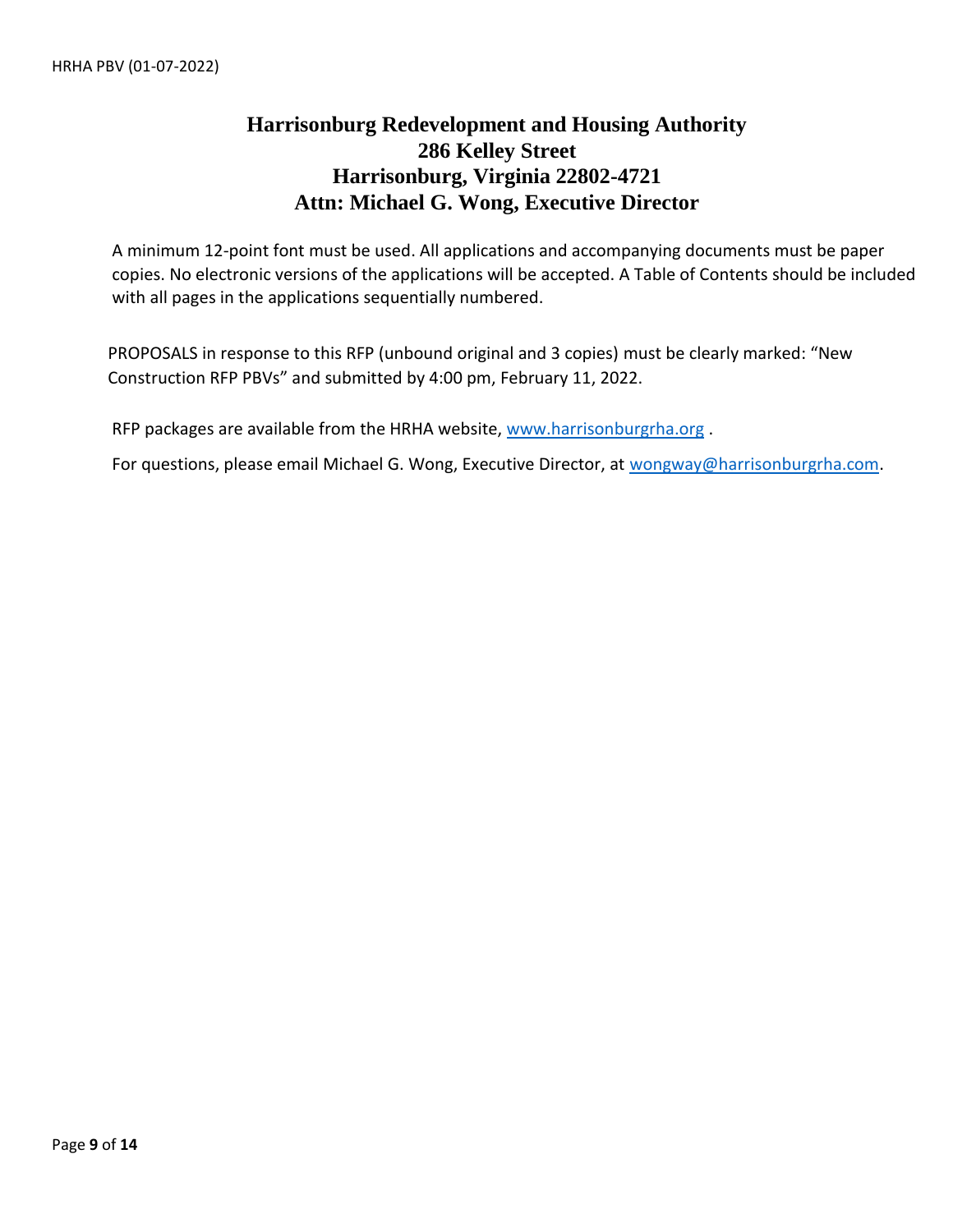# **Application Review**

HRHA will appoint a PBV Selection Panel consisting of at least three persons who will review, evaluate, rank, and select the applications according to the following criteria:

| 1. | Ownership experience |                                                                                                                                                                                   |           |  |  |  |  |  |
|----|----------------------|-----------------------------------------------------------------------------------------------------------------------------------------------------------------------------------|-----------|--|--|--|--|--|
|    | a.                   | Five years and above                                                                                                                                                              | 10 points |  |  |  |  |  |
|    | b.                   | Less than five years                                                                                                                                                              | 5 points  |  |  |  |  |  |
| 2. |                      | Management experience                                                                                                                                                             |           |  |  |  |  |  |
|    | a.                   | Five years and above                                                                                                                                                              | 10 points |  |  |  |  |  |
|    | b.                   | Less than five years                                                                                                                                                              | 5 points  |  |  |  |  |  |
| 3. |                      | Site Location                                                                                                                                                                     |           |  |  |  |  |  |
|    | a.                   | Site is within % mile of shopping and neighborhood<br>services or within 1/4 mile of public transportation to<br>those services and within 5 miles of significant health services | 10 points |  |  |  |  |  |
|    | b.                   | Site is located outside an area of minority concentration                                                                                                                         | 5 points  |  |  |  |  |  |
| 4. |                      | <b>Support Services</b>                                                                                                                                                           |           |  |  |  |  |  |
|    | a.                   | 100% provided on site                                                                                                                                                             | 10 points |  |  |  |  |  |
|    | b.                   | Less than 100% provided on site                                                                                                                                                   | 5 points  |  |  |  |  |  |
| 5. |                      | Development Experience                                                                                                                                                            |           |  |  |  |  |  |
|    | a.                   | Five years and above                                                                                                                                                              | 10 points |  |  |  |  |  |
|    | b.                   | Less than five years                                                                                                                                                              | 5 points  |  |  |  |  |  |
| 6. |                      | <b>Commitment to Section 3</b>                                                                                                                                                    |           |  |  |  |  |  |
|    | a.                   | Section 3 plan is 100% compliant                                                                                                                                                  | 10 points |  |  |  |  |  |
|    | b.                   | Section 3 plan is included, but less than 100% compliant                                                                                                                          | 5 points  |  |  |  |  |  |

Proposals will also be evaluated on:

- Financial commitments
- Eligible housing type
- Consistency with PHA requirements, as stated in RFP
- Verification that construction has not started for new development proposals

Projects selected to receive Project Based Vouchers by HRHA will be notified in writing by February 21, 2020.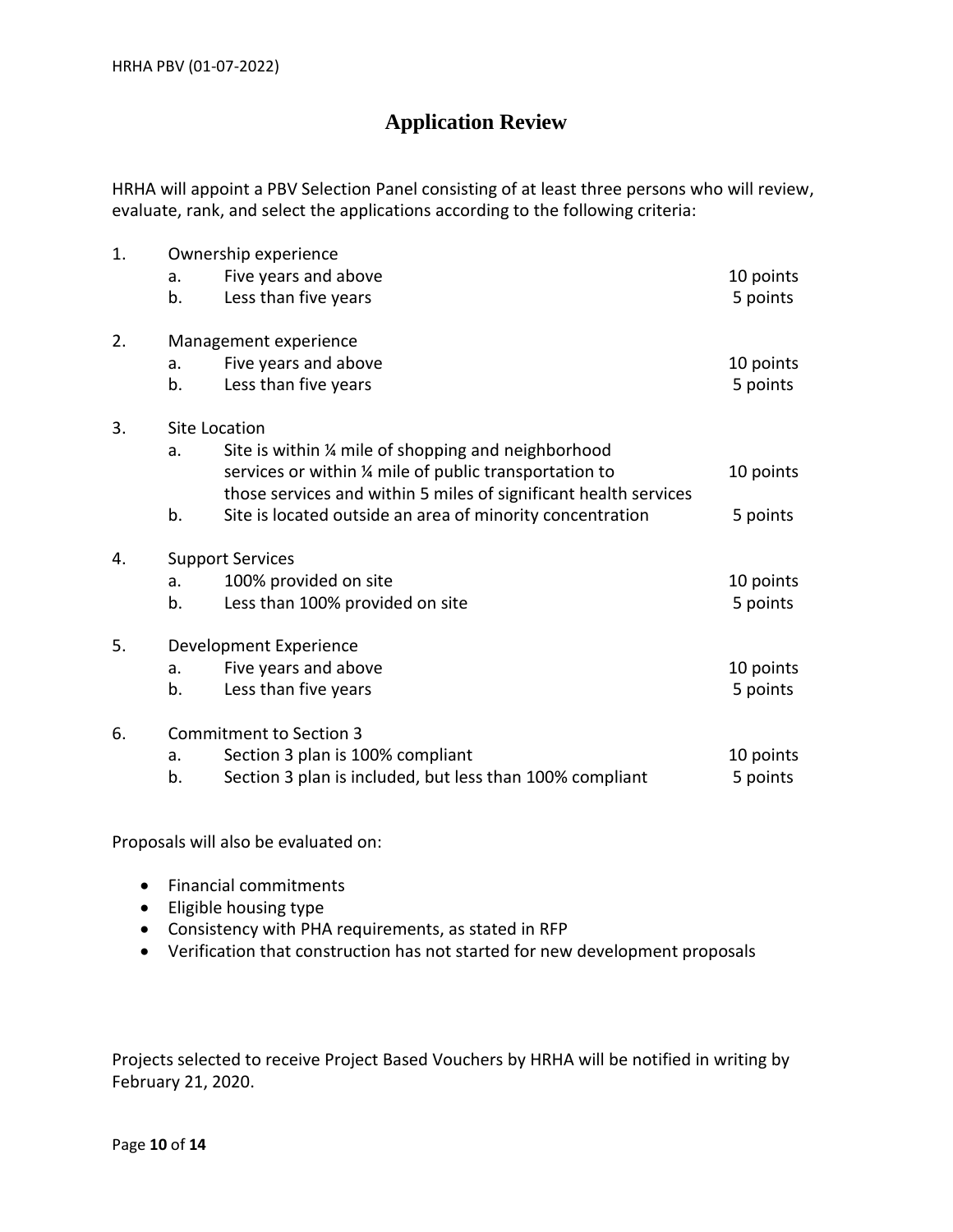#### **Resources**

HUD Project-Based Vouchers website [https://www.hud.gov/program\\_offices/public\\_indian\\_housing/programs/hcv/project](https://www.hud.gov/program_offices/public_indian_housing/programs/hcv/project) 

Federal Digital System: CFR 24 Part 983 Project Based Voucher (PBV) Program <https://www.ecfr.gov/current/title-24/subtitle-B/chapter-IX/part-983>

HUD Housing Quality Standards [https://www.hud.gov/program\\_offices/public\\_indian\\_housing/programs/hcv/hqs](https://www.hud.gov/program_offices/public_indian_housing/programs/hcv/hqs) 

HRHA Section 8 Administrative Plan???link to 2020 HCV admin plan pdf <https://harrisonburgrha.com/wp-content/uploads/2019/08/HCVP-Admin-Plan-2020.pdf>

#### **HRHA Reservation of Rights**

HRHA reserves the right to reject any or all proposals or to terminate the RFP process at any time, at its sole and absolute discretion, if deemed by HRHA to be in its best interests.

HRHA reserves the right to reject and not consider a proposal that does not meet the requirements of this RFP, including but not limited to incomplete proposals, proposals with misinformation, errors, or omissions of any kind at any step in the RFP process.

HRHA shall have no obligation to compensate any Proposer for any costs incurred in responding to this RFP.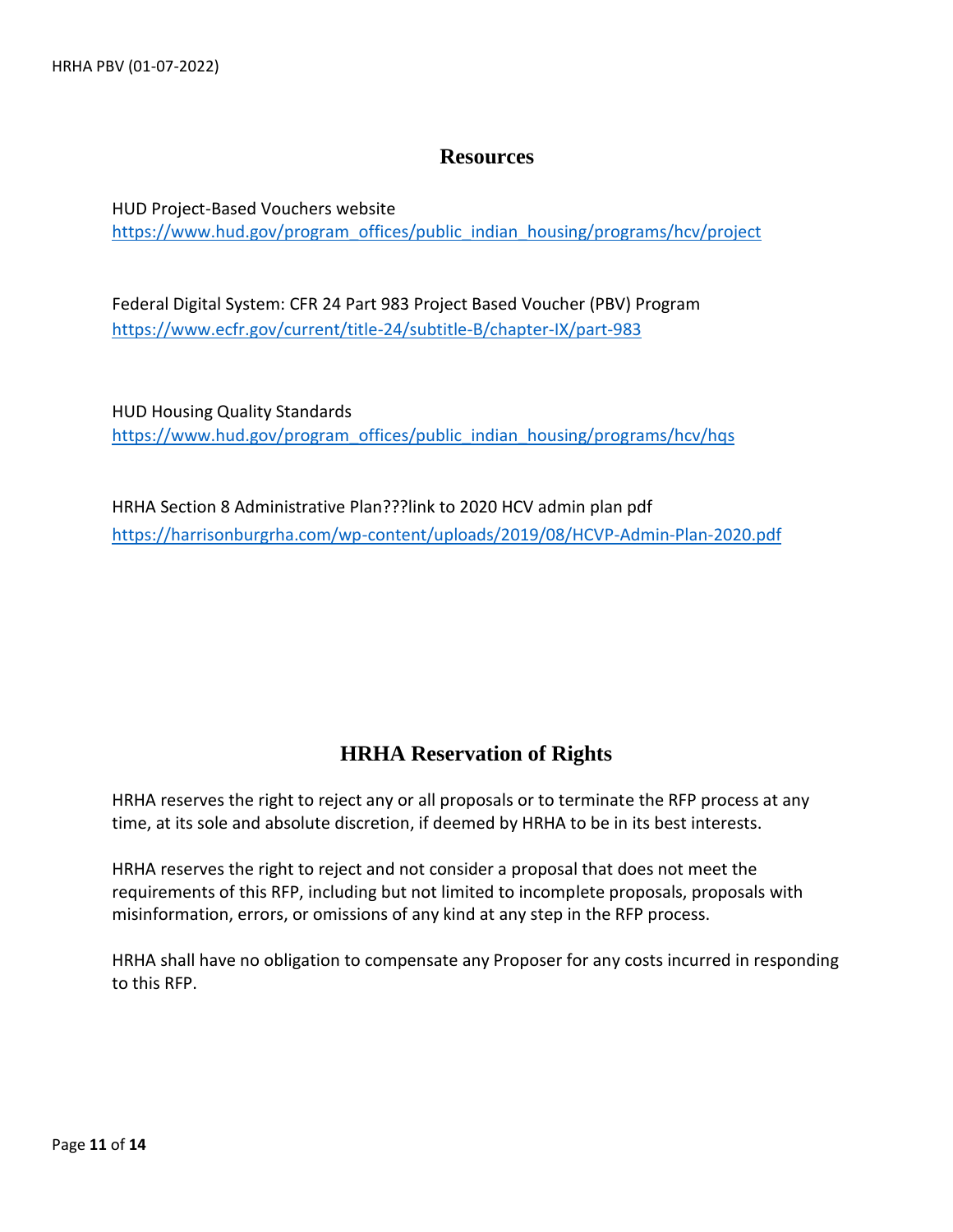## **Application Form**

- I. Project Owner Information
	- a. Organization Type
		- $\Box$  Community Housing Development Organization
		- □ Nonprofit Housing Developer
		- $\Box$  Nonprofit Community Organization
		- □ For Profit Housing Developer
		- Other (please specify) \_\_\_\_\_\_\_\_\_\_\_\_\_\_\_\_\_\_\_\_\_\_\_\_\_\_\_\_\_\_\_\_\_\_\_\_\_\_\_\_\_\_\_\_\_\_\_\_\_\_
	- b. Organization\_\_\_\_\_\_\_\_\_\_\_\_\_\_\_\_\_\_\_\_\_\_\_\_\_\_\_\_\_\_\_\_\_\_\_\_\_\_\_\_\_\_\_\_\_\_\_\_\_\_\_\_\_\_\_\_\_\_\_\_
	- c. Organization Address
	- d. City \_\_\_\_\_\_\_\_\_\_\_\_\_\_\_\_\_\_\_\_\_ State \_\_\_\_\_\_\_\_\_\_\_ Zip Code \_\_\_\_\_\_\_\_\_\_\_\_\_\_\_\_\_\_\_\_\_
	- e. Executive Director \_\_\_\_\_\_\_\_\_\_\_\_\_\_\_\_\_\_\_\_\_\_\_\_\_\_\_\_\_\_\_\_\_\_\_\_\_\_\_\_\_\_\_\_\_\_\_\_\_\_\_\_\_\_\_
	- f. Telephone \_\_\_\_\_\_\_\_\_\_\_\_\_\_\_\_\_\_\_\_\_\_\_ Email \_\_\_\_\_\_\_\_\_\_\_\_\_\_\_\_\_\_\_\_\_\_\_\_\_\_\_\_\_\_\_\_\_
	- g. Project Contract \_\_\_\_\_\_\_\_\_\_\_\_\_\_\_\_\_\_\_\_\_\_\_\_\_\_\_\_\_\_\_\_\_\_\_\_\_\_\_\_\_\_\_\_\_\_\_\_\_\_\_\_\_\_\_\_\_
	- h. Telephone **Email** Email **Email** 2008 and 2008 and 2008 and 2008 and 2008 and 2008 and 2008 and 2008 and 2008 and 2008 and 2008 and 2008 and 2008 and 2008 and 2008 and 2008 and 2008 and 2008 and 2008 and 2008 and 2008 an
	- i. Other Principal Party(ies) \_\_\_\_\_\_\_\_\_\_\_\_\_\_\_\_\_\_\_\_\_\_\_\_\_\_\_\_\_\_\_\_\_\_\_\_\_\_\_\_\_\_\_\_\_\_\_\_\_\_

#### II. Development Consultant (if applicable)

- a. Organization Name \_\_\_\_\_\_\_\_\_\_\_\_\_\_\_\_\_\_\_\_\_\_\_\_\_\_\_\_\_\_\_\_\_\_\_\_\_\_\_\_\_\_\_\_\_\_\_\_\_\_\_\_\_\_\_
- b. Consultant Name \_\_\_\_\_\_\_\_\_\_\_\_\_\_\_\_\_\_\_\_\_\_\_\_\_\_\_\_\_\_\_\_\_\_\_\_\_\_\_\_\_\_\_\_\_\_\_\_\_\_\_\_\_\_\_\_\_ c. Telephone **Email**
- 

#### III. General Project Information

## a. Name \_\_\_\_\_\_\_\_\_\_\_\_\_\_\_\_\_\_\_\_\_\_\_\_\_\_\_\_\_\_\_\_\_\_\_\_\_\_\_\_\_\_\_\_\_\_\_\_\_\_\_\_\_\_\_\_\_\_\_\_\_\_\_\_\_\_

- b. Address \_\_\_\_\_\_\_\_\_\_\_\_\_\_\_\_\_\_\_\_\_\_\_\_\_\_\_\_\_\_\_\_\_\_\_\_\_\_\_\_\_\_\_\_\_\_\_\_\_\_\_\_\_\_\_\_\_\_\_\_\_\_\_\_ c. City \_\_\_\_\_\_\_\_\_\_\_\_\_\_\_\_\_\_\_\_\_\_\_\_\_\_\_\_ State \_\_\_\_\_\_\_\_\_\_\_\_ Zip Code \_\_\_\_\_\_\_\_\_\_\_\_\_\_\_
- d. Parcel Number \_\_\_\_\_\_\_\_\_\_\_\_\_\_\_\_\_\_\_\_\_\_\_\_\_\_\_\_\_\_\_\_Census Tract \_\_\_\_\_\_\_\_\_\_\_\_\_\_\_\_\_\_\_

#### IV. Development Experience

Please describe the applicant's experience in the development and management of rental properties, especially those serving low-income families; the number of years of experience; and the number of units managed.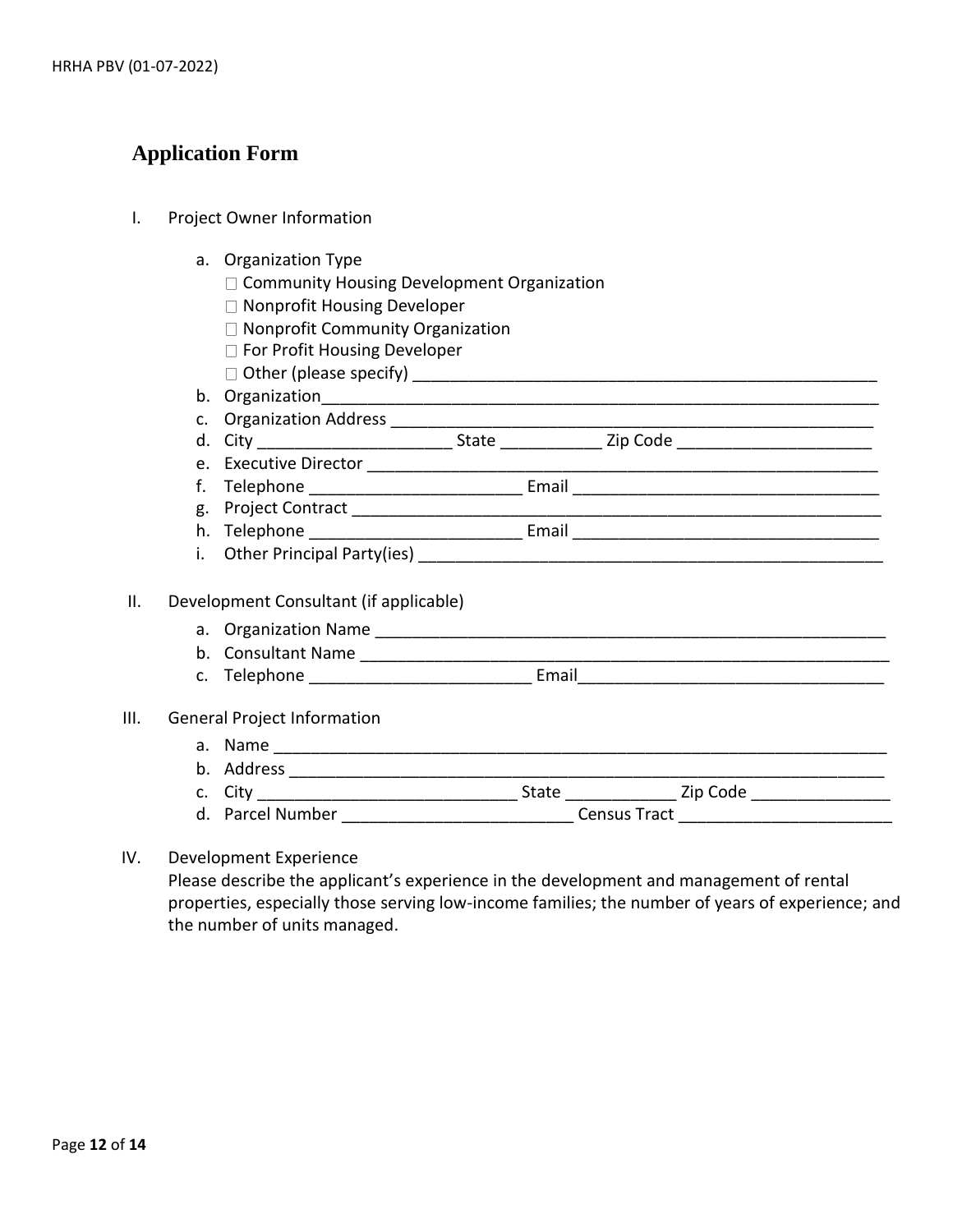V. Detailed Project Description

Please thoroughly describe the proposed project. At a minimum, the following should be addressed:

- a. Description of type of housing to be provided
- b. Need for the project
- c. How the project meets funding priorities and is consistent with the consolidated plan
- d. Characteristics and demographics of the population to be served
- e. Evidence of financing or lender interest
- f. Support services provided
- g. Location and characteristics of the site to include:
	- 1. Relevant zoning issues
	- 2. Neighborhood characteristics
	- 3. Neighborhood amenities
	- 4. Distance to local amenities, services, health care, and public transportation
- h. Environmental concerns
- i. Disclosure of other government assistance for the proposed project (subsidy layering review)

VI.

Unit Summary

| Bedroom Size                  |  |  | Total |
|-------------------------------|--|--|-------|
| Number of Requested PBV Units |  |  |       |
| Number of Other Subsidized    |  |  |       |
| l Units                       |  |  |       |
| Number of Market Rate Units   |  |  |       |
| Total Units                   |  |  |       |

VII.

Proposed Contract Rent

| Proposed Size                 |  |  |
|-------------------------------|--|--|
| <b>Proposed Contract Rent</b> |  |  |
| Per Month                     |  |  |
|                               |  |  |

VIII. What is the requested PBV contract term length? vears.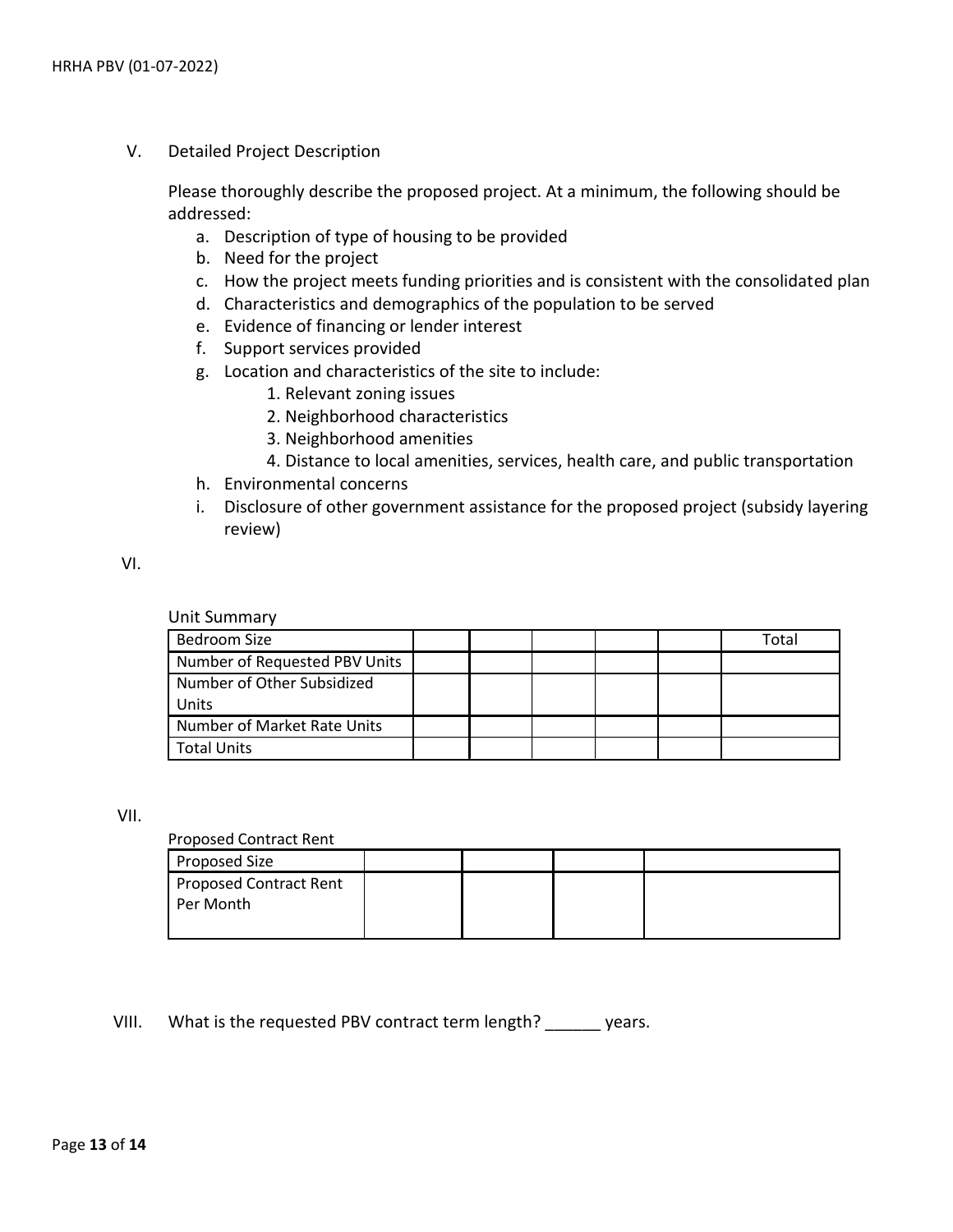- IX. New Construction Description Please describe the proposed design, layout, and other construction elements. Include, as appropriate, architectural drawings, floor plans, accessibility features, sustainable material specifications or plans, etc.
- X. Project Timeline Describe in detail the project timeline from inception to initial occupancy.
- XI. Obstacles Describe any known obstacles or issues that may affect the ability to meet any of the project timelines.